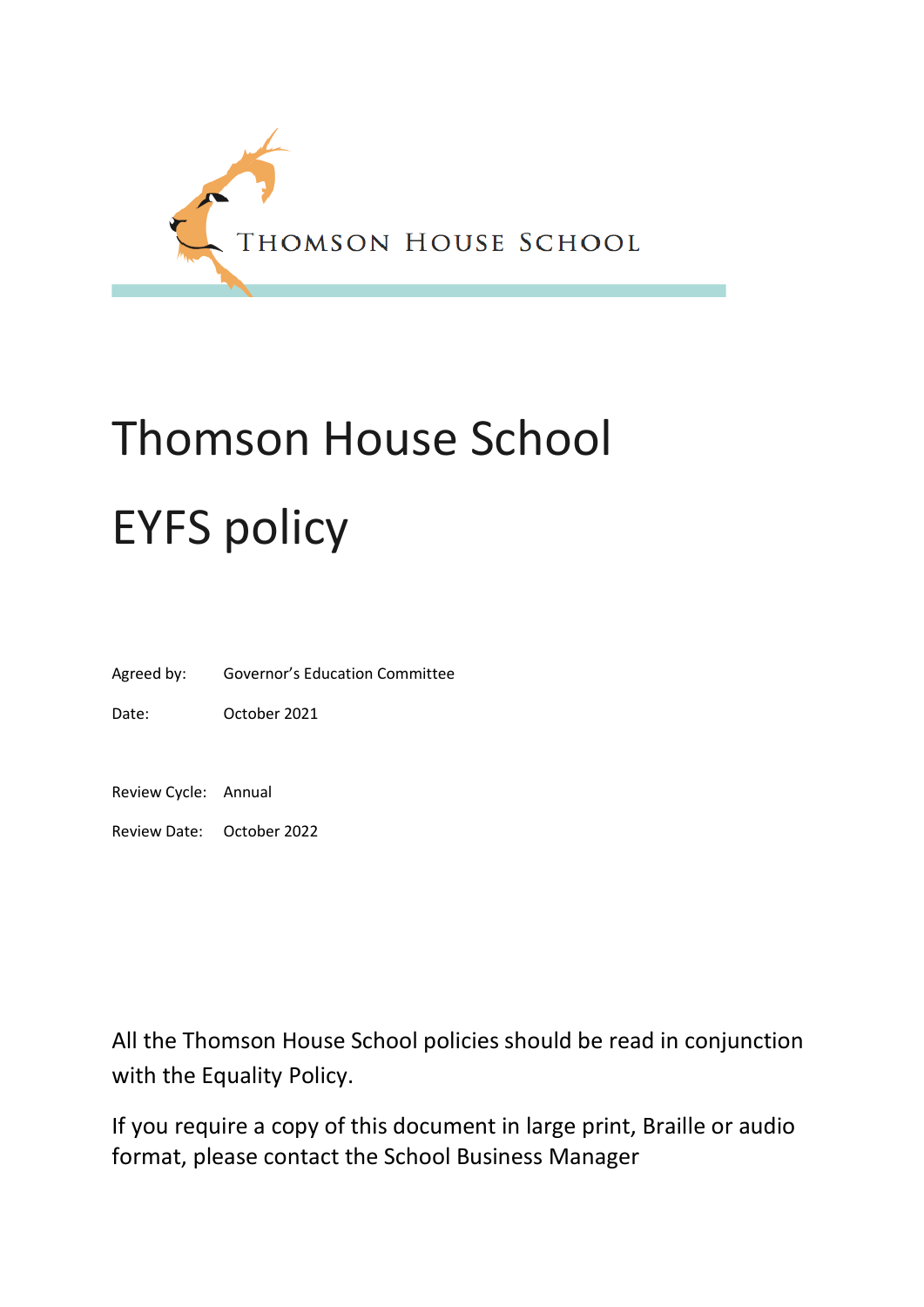

#### **Early Years Foundation Stage Policy**

## **Introduction**

Early Years Foundation Stage (EYFS) applies to children from birth to the end of the Reception year. It is based upon four principles:

A Unique Child

Positive Relationships

Enabling Environments

Learning and Development

EYFS at Thomson House School takes place in the Reception year (age 4-5 on entry). Entry into Reception is in September at the beginning of the academic school year. All Reception children are encouraged to begin school at the start of the academic year although parents have the right to request a delayed start if they so wish.

This EYFS policy ensures that Thomson House School is fulfilling its legal requirement by following the Childcare Act Section 39 (1) (a) 2006 which states that EYFS providers must ensure that their provision meets the learning and development requirements as specified in the EYFS (Learning and Development Requirements) Order 2007 (amended 2012).

At Thomson House School we follow the EYFS framework which sets the standards that all early years providers must meet to ensure that the children learn and develop well and are kept healthy and safe. It promotes teaching and learning to ensure children's 'school readiness' and gives children the broad range of knowledge and skills that provide the right foundation for good future progress through school and life.

The Early Years Foundation Stage profile assessment sets out what is typically expected of most children by the end of the Reception year at school. Thomson House School has developed its own approach to the EYFS Profile assessment based on formative and summative strategies to ensure that teacher judgement is secure.

## **Aims and objectives**

Within Early Years education we offer our children learning that is based on the following principles. We:

- Build on what each child already knows and can do;
- Are inclusive to all groups of learners and individuals, taking into account children's backgrounds, ethnicity, gender, EAL and SEND.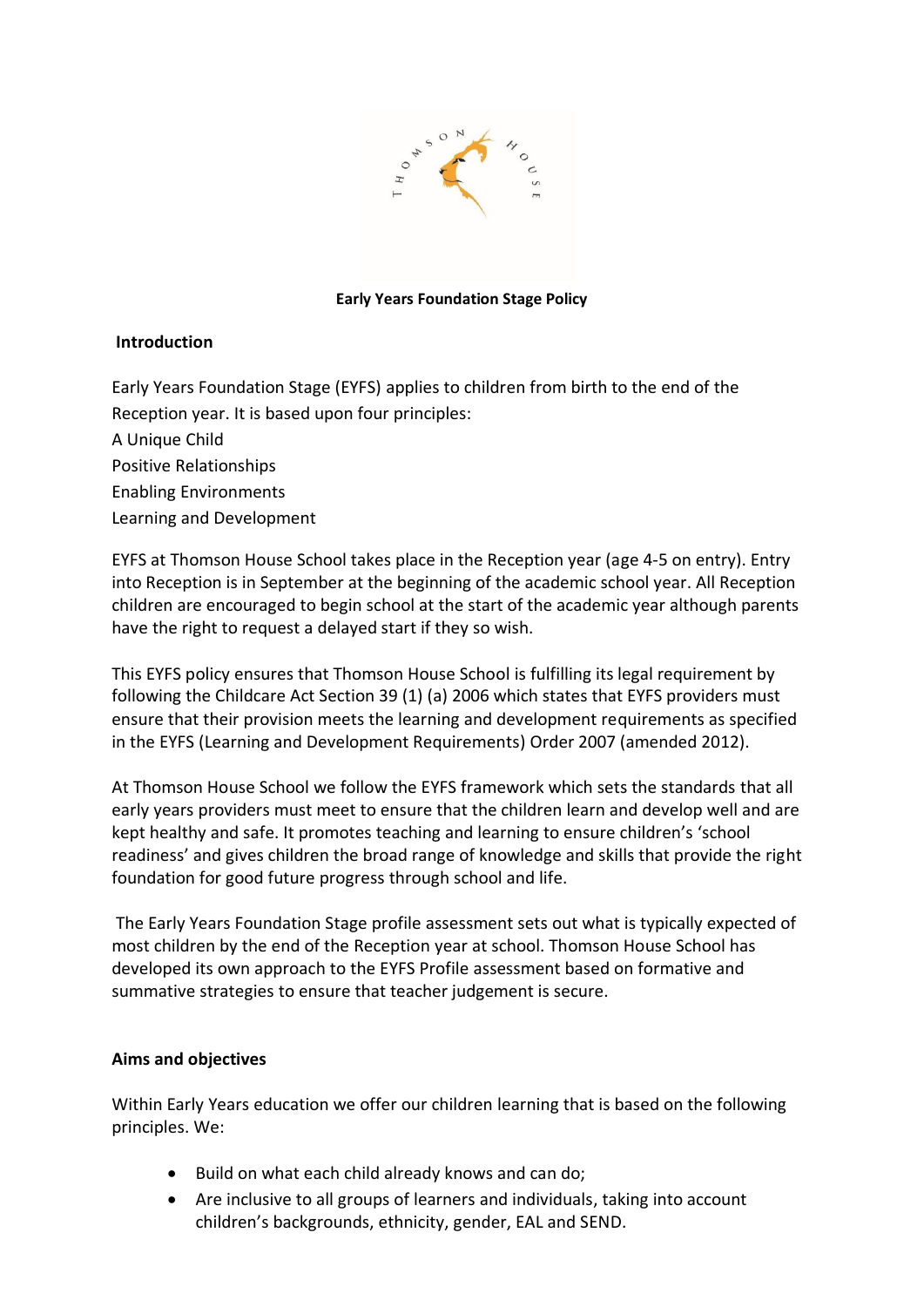- Provide a rich and stimulating environment, including challenging, exciting and imaginative indoor and outdoor learning environments.
- Provide a wide range of opportunities for independent learning, adult directed learning, adult led learning and child-initiated learning.
- Encourage parents and carers to become involved in their children's learning
- Provide a positive, supportive environment where children feel safe and secure to learn.
- Develop positive attitudes towards learning from an early age.
- Give children a wealth of knowledge based on the Early Years Foundation Stage seven areas of learning.
- Provide an extensive range of opportunities for assessment in well thought out and detailed planning.

# **Curriculum in Early Years Foundation Stage**

The curriculum of the Early Years Foundation Stage underpins future learning by promoting and developing seven areas of learning:

- Personal, Social and Emotional Development
- Physical Development
- Communication and Language
- Literacy
- Mathematics
- Understanding the World
- Art and Design

The characteristics of effective learning describe factors which play a central role in a child's learning and in becoming an effective learner. They are vital elements of support for the transition process from EYFS to Year 1. The characteristics of learning run through and underpin all seven areas of learning and development, representing processes rather than outcomes. Information describing the child's characteristics of effective learning will provide Year 1 teachers with vital background and context when considering the child's next stage of development and future learning needs.

# **Playing and exploring – engagement**

Finding out and exploring Playing with what they know Being willing to 'have a go'

# **Active learning – motivation**

Being involved and concentrating Keeping trying Enjoying achieving what they set out to do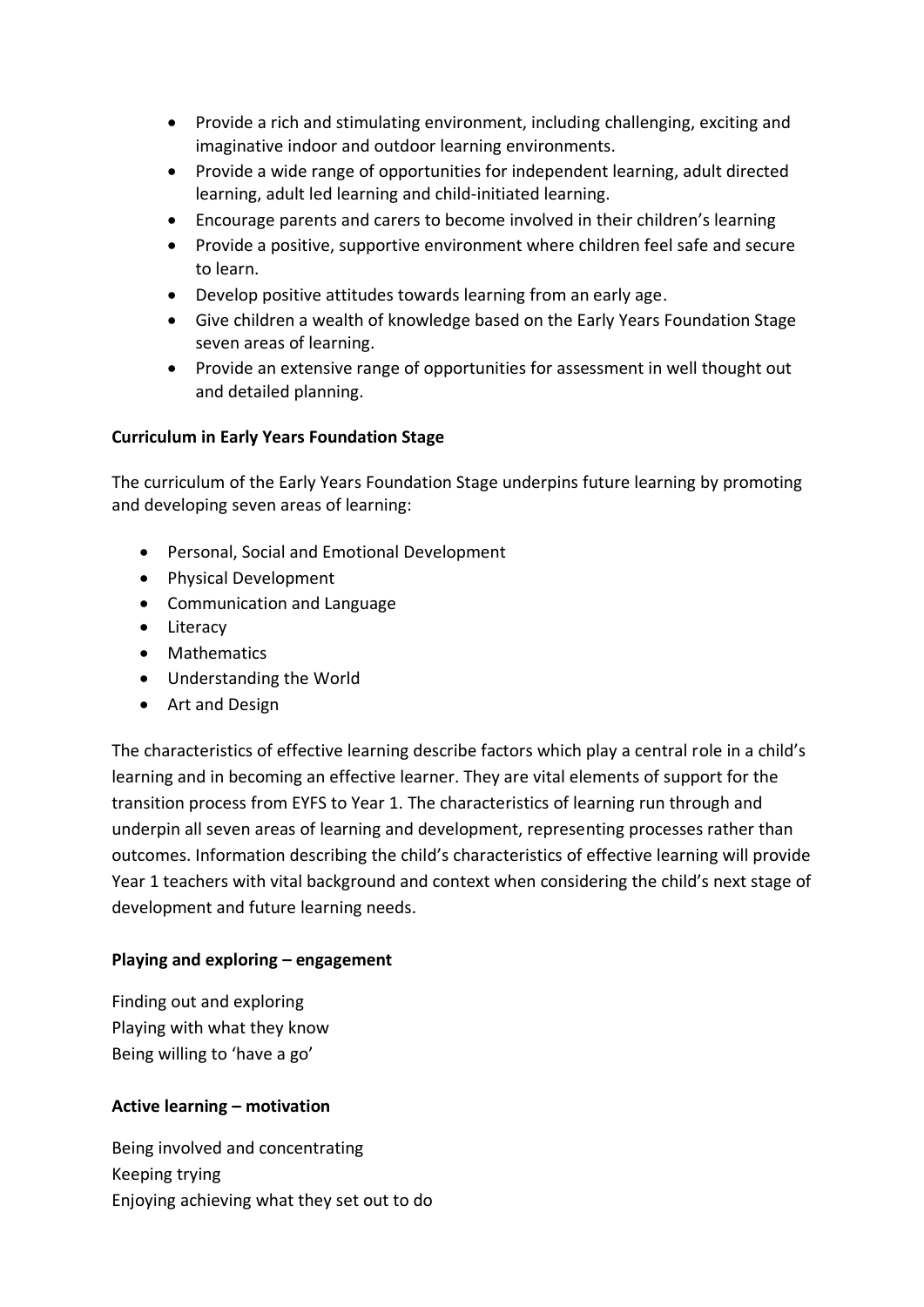# **Creating and thinking critically – thinking**

Having their own ideas Making links Choosing ways to do things

The objectives within the EYFS handbook provide the basis for planning throughout the foundation stage. Medium-term plans are topic based and identify the intended learning outcomes for children during this period. In addition, indoor/outdoor independent learning and adult directed planning are completed on a weekly and daily basis which highlight the objectives for the week and activities children will take part in to achieve these objectives.

The school makes use of learning activities outside the classroom, where a planned programme of appropriate activities takes place at all times of year.

## **Teaching and Learning within EYFS**

At THS we are continually developing teaching and learning within EYFS and aim to provide each and every child with a well-balanced, stimulating and meaningful learning experience.

We do this by:

- Providing children with a safe and nurturing environment in which they feel safe and secure to learn.
- The regular identification of training needs for all adults working in the EYFS; a range of INSETS within school and through the borough's CPD programme to develop the understanding that Teachers and Assistant Teachers have of how children in early years develop and learn, and how this must be reflected in their teaching; a carefully planned curriculum that helps children achieve the objectives by the end of the Early Years Foundation Stage; well-planned medium term plans and weekly planning based around the seven early learning goals.
- Regular monitoring of our work to evaluate its impact on pupils' progress and their wider social, personal and emotional development.
- Continuous monitoring of records, observations and focus tasks outcomes to provide feedback for teachers so that they can identify next stages of learning and improve their practice.
- Peer observations across EYFS and Key Stage 1 to develop a better understanding of the curriculum in different year groups, share teaching skills and good practice and enable EYFS practitioners to ensure pupils are ready for Year 1.
- Regular lesson observations and learning walks by leadership and those with subject responsibilities to ensure consistency, share good practice and to provide feedback to promote school improvement.
- Encouraging the partnership between teachers and parents/carers that helps our children to progress in all areas of the curriculum and helps them to feel secure at school and to develop a sense of well-being and achievement.
- Providing home learning opportunities which are appropriate for the age group and engaging for both parent and child.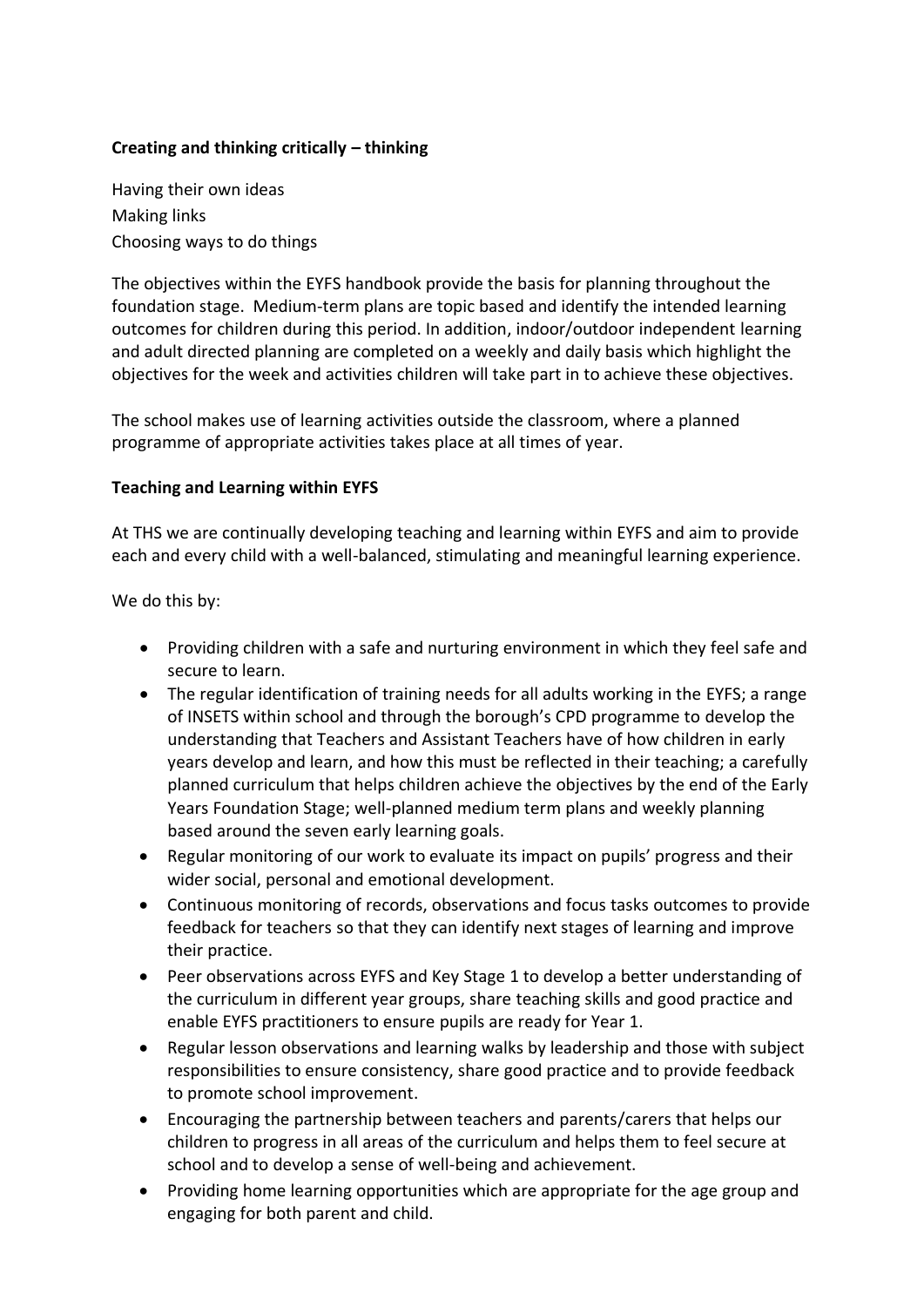- Providing supporting and interactive learning environments which provide extensive learning opportunities for children.
- Establishing good relationships between our school and the other educational settings in which the children have been learning before joining our school.

# **Inclusion at the Foundation Stage**

We believe that all our children matter. We give them every opportunity to achieve their best. We do this by taking account of their wide-ranging life experiences when we plan for their learning.

Within Early Years Foundation Stage, we have realistic but high expectations that challenge the children so that every child achieves to their best of their ability. We help them do this by planning to meet the individual needs of every child as well as the needs of different groups of learners. These include boys and girls, children with SEND, children from all social and cultural backgrounds including those entitled to free school meals, children from different ethnic groups and of those from diverse linguistic backgrounds.

We meet the needs of all our children through:

- Planning opportunities that build on and extend the children's knowledge, experience and interests, and develop their self-esteem and confidence.
- Using a variety of teaching strategies that are based on children's learning needs.
- Providing a wide range of opportunities to motivate and support all children, and to help them to learn effectively.
- Offering a safe and supportive learning environment, in which the contribution of all children is valued.
- Employing resources that reflect diversity, and that avoid discrimination and stereotyping.
- Planning differentiated activities that challenge all children, their educational needs and cater for their ability.
- Monitoring children's progress and providing support where necessary (such as speech therapy, 1:1 support, working with the Educational Psychologist).
- Identifying and informing the SENDCo of any concerns, seeking advice where necessary.
- Identifying groups of learners within our setting and ensuring that all groups and individuals are planned for effectively and make good progress.
- Regular data analysis carried out by the leadership of the school, which enables us to identify individual needs and groups of learners' needs.

## **Assessment**

Assessment within Early Years Foundation Stage is an important and valuable tool which helps teachers to identify the needs of individual children and groups of learners in order to plan the next steps of their learning.

We use the Early Years Foundation Stage Profile handbook. This is a nationally employed assessment tool which outlines the objectives within each of the seven areas of learning.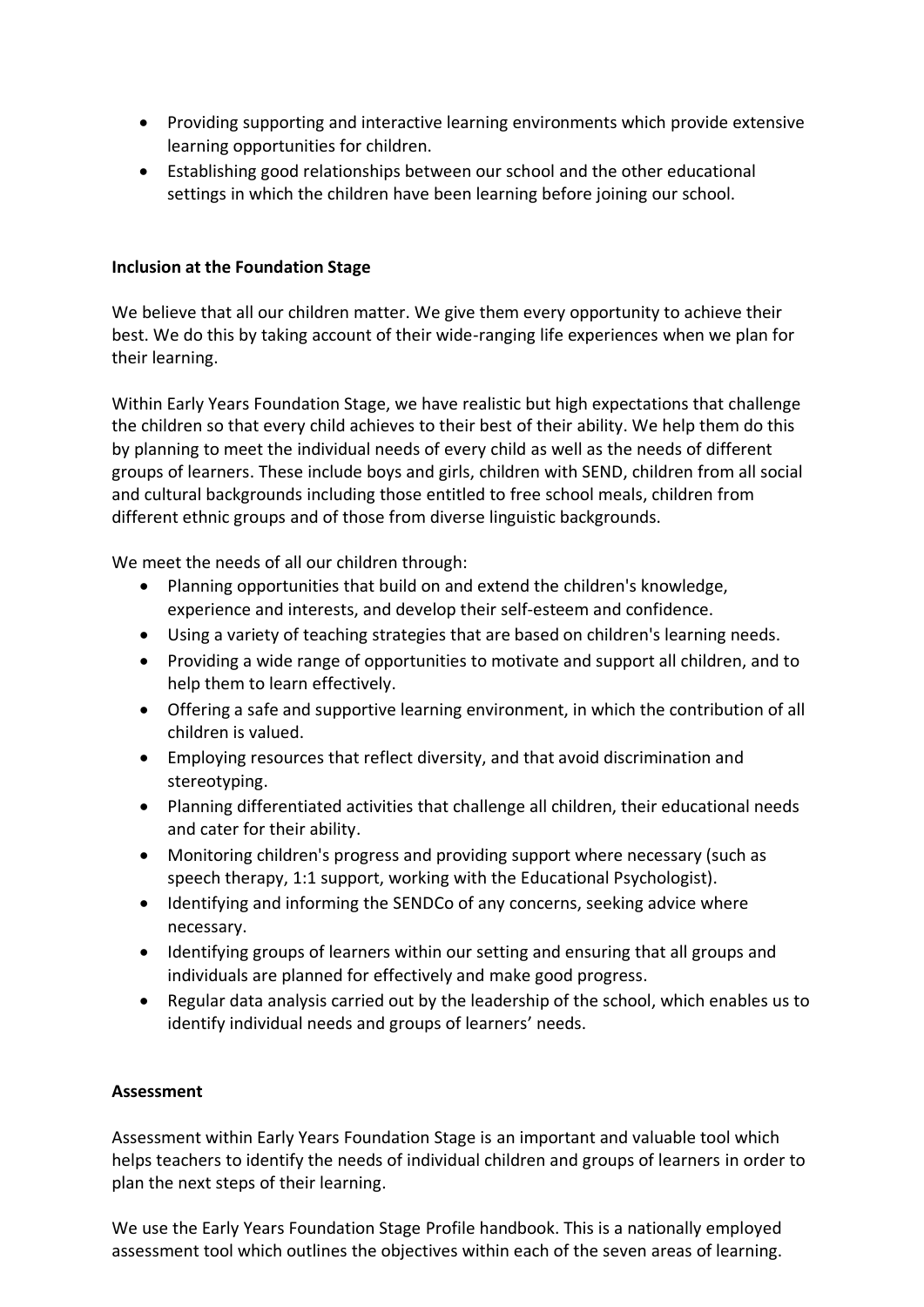This document is a vital tool when planning for and assessing children's progress and attainment. This is done by reference to the appropriate statements in Development Matters (2021), which lists all the age appropriate objectives within each of the seven areas of learning. Tracking pupil progress informs planning and next steps for individual children, identifying those who are performing at the expected level, those who are below the expected level each term. Assessment in Early Years Foundation Stage takes the form of observations of child-initiated activities at school, evidence from home and evidence gathered from teacher directed tasks.

## **Baseline Assessments:**

The National Foundation for Educational Research (NFER) is the Department for Education's contracted provider of the **Reception Baseline Assessment**. The assessment is be used as a baseline for measuring the progress primary schools make with their pupils. It is a practitioner-led, activity-based, assessment of children's attainment in early literacy, communication and language and early mathematics skills.

The baseline assessment takes place during the first few weeks in Reception. A brief initial assessment of each child's knowledge of number and letter sounds is followed by a baseline assessment of the seven learning areas through well thought out learning opportunities and observations.

Baseline observations are informed by the document 'Individual Child Profile: Development Matters in the Early Years Foundation Stage (EYFS)'. These baseline assessments are completed as soon as possible and no later than the first half term for each child.

Baseline assessments allow us to identify patterns of attainment within the cohort and to plan for individual children and groups of children. We use this information to inform planning and set targets for the children.

# **Observations and Continuous Assessment in EYFS:**

Throughout the year we plan for a range of learning and assessment opportunities. Through observations and by collecting evidence we are able to establish which objectives and Early Learning Goals each individual child has achieved. We are then able to monitor both progress and attainment.

Pupil Profiles: We use Development Matters in the Early Years Foundation Stage (EYFS) and update tracker grids. We keep records of children's learning journeys through Target Tracker and from our evidence and observations we can plan for next steps in each child's learning journey. The teacher keeps records for each child and examples of each child's work, showing developmental stages and progression. We share Target Tracker reports with parents every half term and discuss observations about children during parents and carers meetings.

# **Ensuring Quality Data - Moderation:**

In order to ensure quality baseline assessment, Reception teachers work together for agreement trialling and moderation with year 1 teachers, to ensure data is agreed and that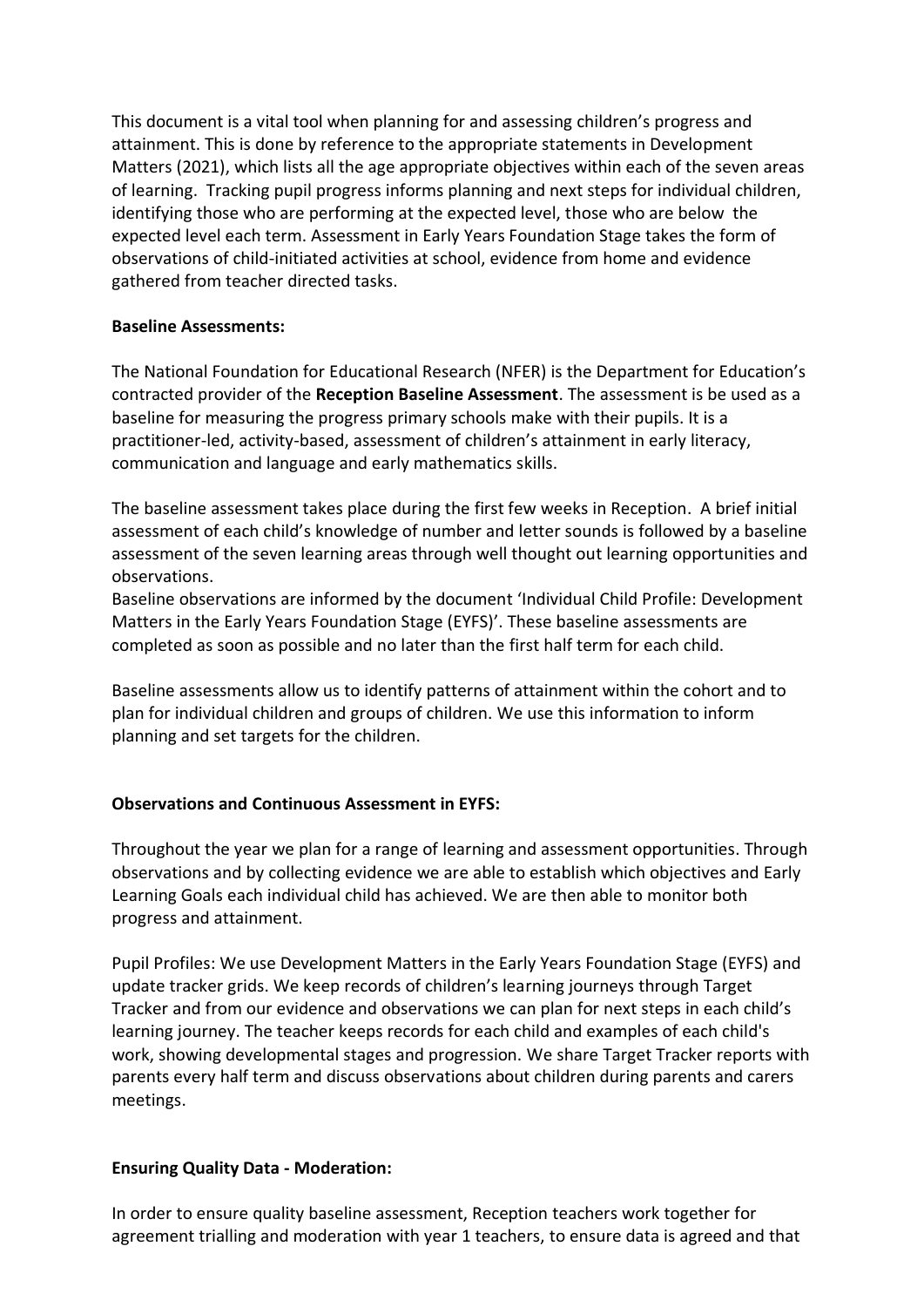teachers' judgements are robust and accurate. Training by the borough, internal moderation with Senior Leaders and external moderation are important parts of this process.

The borough holds two moderation meetings to which practitioners are asked to bring along work samples to be moderated before end of year data is finally submitted to the borough. In addition to this, an external moderation may be undertaken by the borough on a sampling basis.

After all data is collected and moderated these assessments are analysed by the borough. All information and assessments are passed on to the child's next teacher who uses this information to plans for the year ahead. We share this information at the end of the year with parents when they receive their child's report.

# **The role of parents and carers**

We believe that all parents and carers have an important role to play in the education of their children. We therefore recognise their role by:

- Visits by the teacher to all children in their home setting prior to them starting school.
- Some visits by the teacher to children's nurseries prior to them starting school.
- Offering parents and carers regular opportunities to talk about their child's progress through an open-door policy and through Parent/Teacher meetings.
- Encouraging them to support their child in home learning activities.
- Encouraging parents and carers to talk to the child's teacher if there are any concerns.
- Offering a range of activities supported by FOTH, throughout the year that encourage collaboration between child, school and home.
- Providing various activities that involve parents and carers such as inviting parents and carers to curriculum meetings, SEND meetings in order to discuss the kind of work that the children are undertaking in class and how they can continue to work with their child at home.
- Parents receive an annual written report on their child's attainment and progress at the end of the school year.

# **Welfare of Pupils**

- The class teacher is responsible for the pastoral care of each child as well as the academic side of school life. Assistant Teachers support the class teacher in this important role.
- The school's named First Aider and two members of the EYFS teaching team are qualified in Paediatric First Aid. All members of EYFS staff have first aid training.
- Medication will be kept in the school office, well out of reach of pupils and administered in accordance with the Medicines in School Policy.
- Thomson House School complies with its Behaviour Policy. We do not use capital punishment under any circumstances. Physical intervention is only permitted to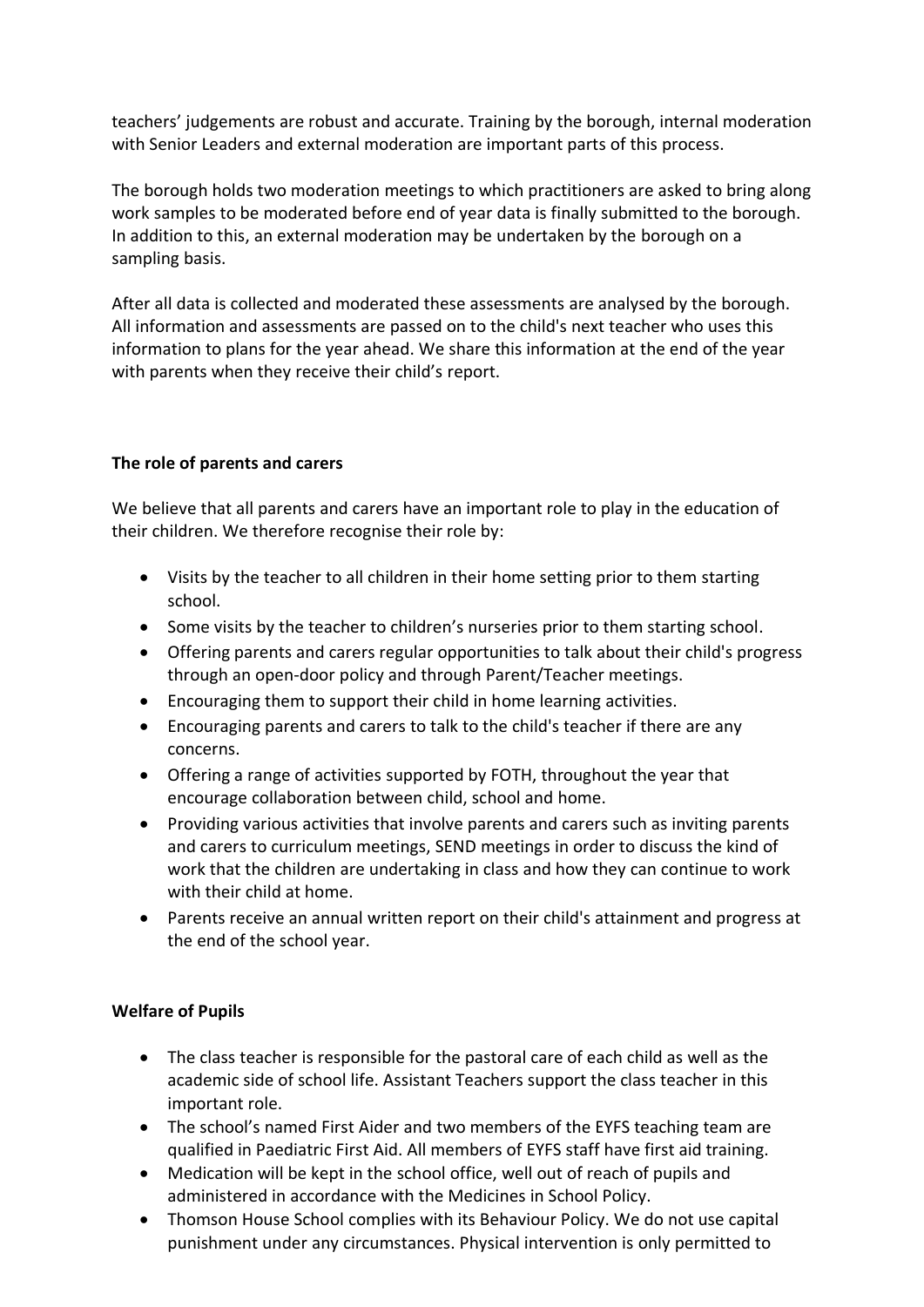avert immediate danger of injury to self or others. Such occasions will be recorded and reported to the Governors. Parents will be informed on the same day or as soon a reasonably practicable.

• All safeguarding and child protection concerns will be reported to the Designated Safeguarding Lead and procedures followed in accordance with the school's Child Protection and Safeguarding Policy.

# **Parents/ Carers working with young children:**

- All parents/Carers that work with children on a 1:1 basis are required to have a DBS check.
- If a DBS check is not obtained Parents/Carers must always stay with a member of staff whilst in the school. This includes time spent on school trips.
- Parents/ Carers must not take photographs of any child.

# **Transition to Year 1**

Towards the end of the Reception year, the teachers will begin to prepare the children for the more formal education which they will receive in Year 1.

We do this by:

- Gradually moving the timetable in the summer term to one more akin to that of Y1.
- Preparing the children with daily guided reading sessions, similar to those in Year 1.
- Allowing the children to spend time in the Year 1 classrooms with Year 1 staff more frequently for those children with special needs.
- Scheduling a 'Meet the Teacher' day towards the end of the summer term, when all classes will spend part of the day with their new teacher in their new classroom.
- Presenting to parents the expectations for a child in Year 1, the differences in timetable, homework and learning.
- Allowing time for the teachers of the existing classes to 'handover' to the Year 1 teachers, giving information on family background, learning styles, friendship groups, academic ability, progress achieved through the year etc.
- Ensuring we have an open-door policy for any concerns the parents and/or children may have.

# **Mobile phones**

Mobile phones must not be used during class time by any adult (Teachers and/or parents/carers). This includes using mobile phones to take pictures of children apart from the authorised use of the school's iPhone camera/ school's ipads.

## **Monitoring and review**

This policy is monitored by the Education Committee and will be reviewed at least annually.

## **Date of Policy: October 2021**